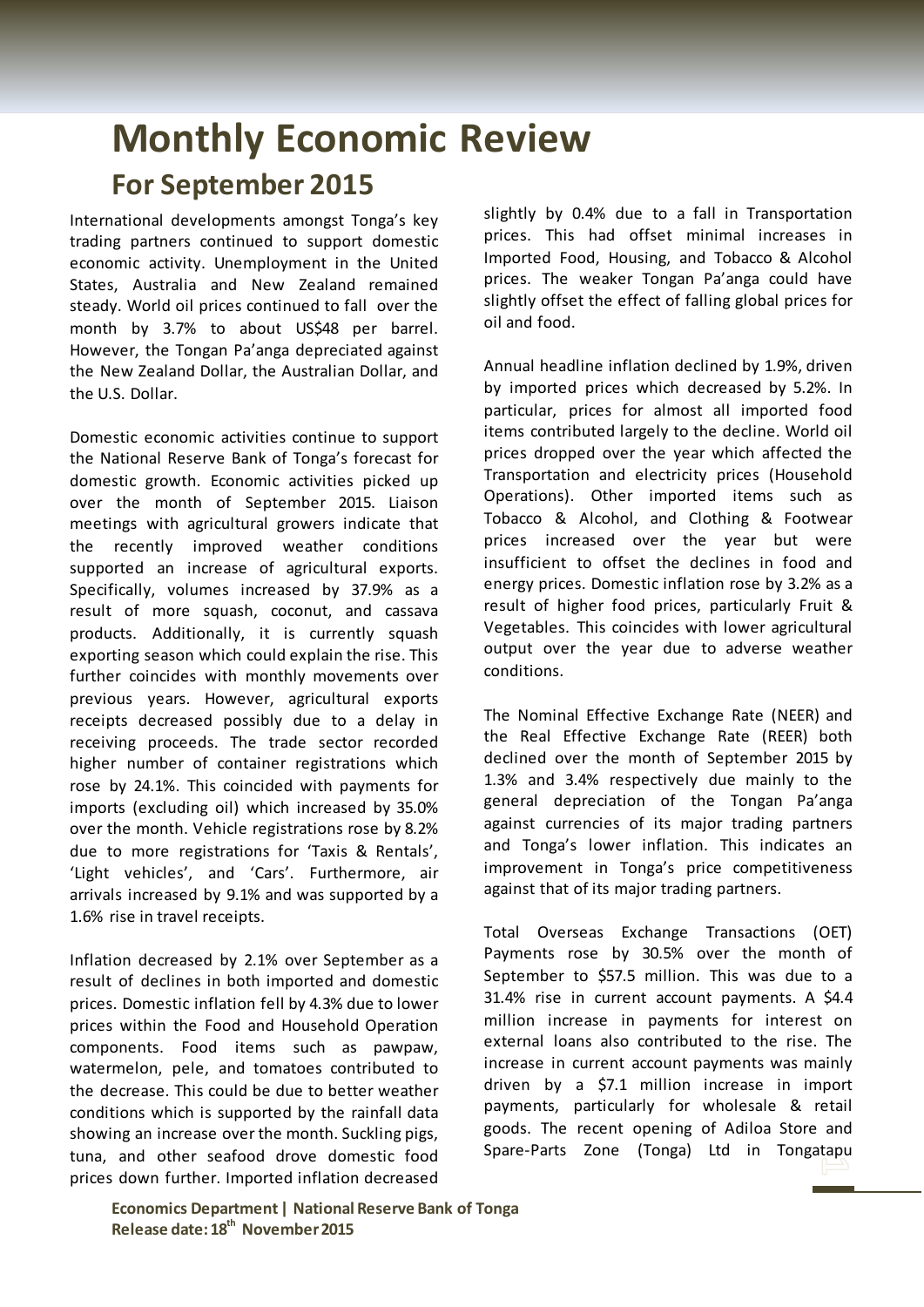support this movement. This is the highest monthly import payments since November 2007.

Total OET Receipts slightly declined by 1.0% over the month to \$54.6 million. A fall in transfer receipts to private and non-profit organisations more than offset a significant increase in official transfers over the month. The rise in official transfers reflect the receipt of more than \$8 million government budget support from the European Union. The fall in the financial account receipts due to lower interbank transfers with its overseas correspondent banks offset a rise in total export proceeds particularly from marine products and services receipts over the month. Total remittances also fell by 14.7% over the month.

The balance of OET which is the net change to gross foreign reserves over the month of September recorded a surplus of \$0.9 million, which is \$7.5 million lower than that in the previous month. The lower surplus reflected a net current account deficit of \$8.8 million relative to a \$3.1 million surplus recorded in August. Gross foreign reserves reached a new record high of \$311.7 million at the end of September, which is equivalent to 8.8 months of import cover, well above the NRBT's minimum range of 3-4 months.

Broad money fell slightly over the month of September by 0.4%, resulting from a 0.8% decline in net foreign assets, offsetting a 0.2% increase in net domestic assets. The decline in net foreign assets resulted from a fall in deposits abroad while an increase in domestic credit drove the growth in net domestic assets. Currency in circulation fell over the month due to recall of old currencies contributing to the fall in broad money. However, broad money rose by 13.2% in year ended terms, driven by increases in foreign reserves and domestic credit. Total domestic demand deposits and currency in circulation also increased over the same period. Furthermore, banking system liquidity slightly declined over the month but still remained high by the standard of the past year.

**Economics Department | National Reserve Bank of Tonga Release date: 18th November2015** Bank lending increased over the month by 1.8%, driven by increases in all the catergories, particularly business lending. Including loans extended by non-banks, total lending only rose by 1.3% due to lower on-lent loans by the government. At the same time, more than 60 new

loans were approved from the Government's managed funds scheme during the month, totalling to more than \$0.4 million. In year ended terms, total bank lending increased by 14.0%, underpinned by the increases in lending to businesses and households. This is the highest growth recorded since October 2008. Including loans extended by non-banks, total lending recorded similar growth to that offered by the banks, with household the main driver.

Weighted average interest rate spread changed little over the month from 5.99% to 5.98% in September 2015. Both weighted average lending and deposit rate rose at a similar rate.

Net credit to government fell by around 4.0% due to a 2.8% rise in government deposits at the end of September. While both government receipts and payments grew strongly over the month, the government receipt of over \$10 million from donor partner, more than offset the government's external debt payments.

Supported by developments among Tonga's key trading partners, the NRBT's outlook for a broadly positve domestic growth remains. Economic activities picked up over the month of September 2015. Annual headline inflation is expected to remain within the target range in the near term largerly due to expectation of lower world oil prices. We also expect robust credit growth as business confidence and conditions improve. The banking system continued to remain relatively stable and profitable, with reported credit growth and strong liquidity and capital position. Low liquidity pressure together with ample foreign reserves provide no requirement to adjust monetary policy settings in the near-term.

The NRBT will continue to promote prudent lending, closely monitor credit growth and be mindful of the impact of a continued deflation. The NRBT will closely monitor the country's economic developments and financial conditions to maintain internal and external monetary stability, promote financial stability and a sound and efficient financial system to support macroeconomic stability and economic growth.